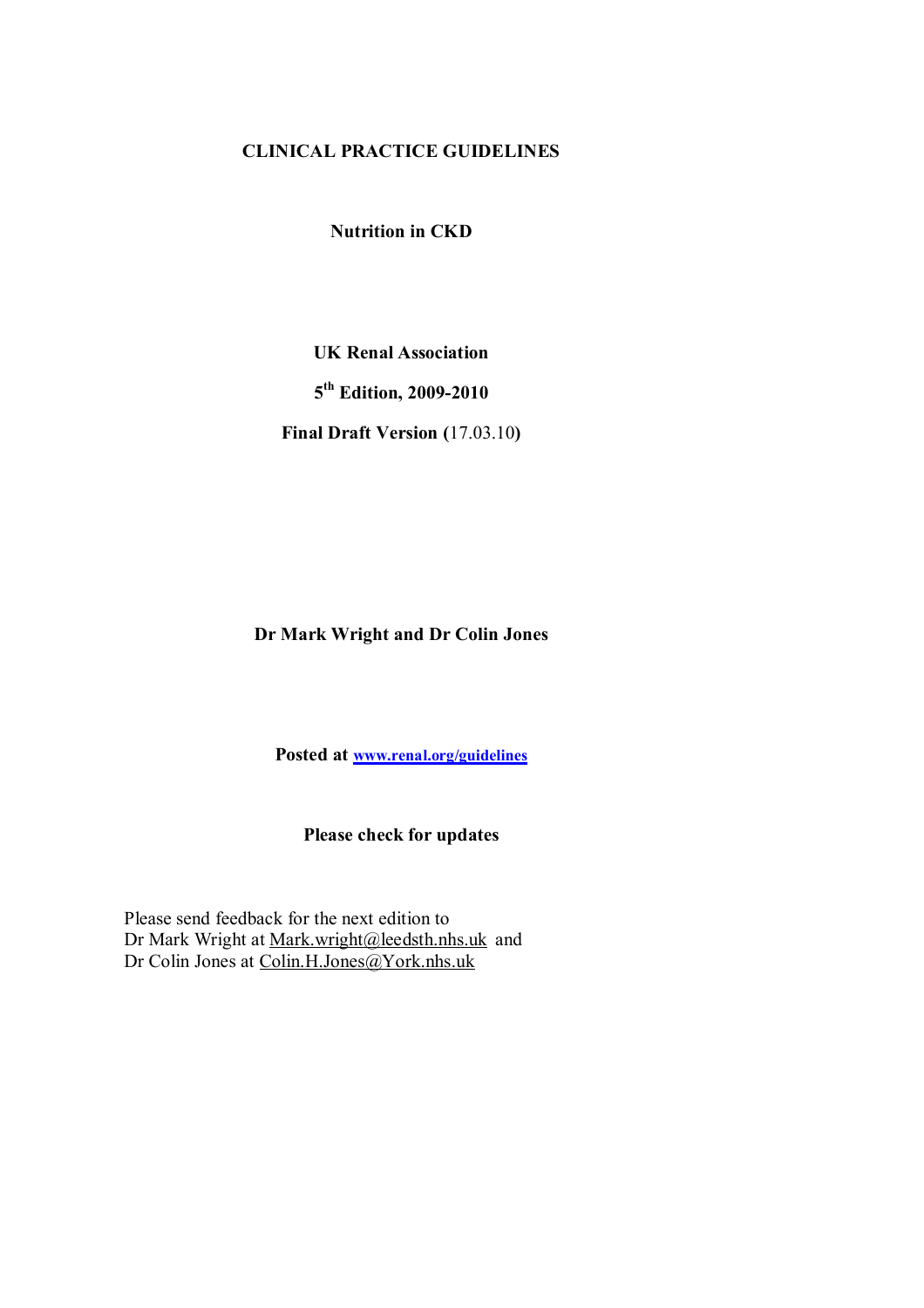# **Contents**

# **Introduction**

# **Summary of clinical practice guideline for nutrition in CKD**

- 1. Screening for undernutrition in CKD (Guidelines 1.1- 1.2)
- 2. Prevention of undernutrition in CKD (Guidelines 2.1-2.6)
- 3. Treatment of established undernutrition in CKD (Guidelines 3.1 3.6)
- 4. Overnutrition in CKD (Guidelines 4.1-4.2)<br>5. Nutritional support in AKI (see AKI guideling
- 5. Nutritional support in AKI (see AKI guideline 10.1-10.4)

# **Summary of audit measures for nutrition in CKD**

Audit measures 1-9

# **Rationale for clinical practice guideline for nutrition in CKD**

- 1. Screening for undernutrition in CKD (Guidelines 1.1-1.2)<br>2. Prevention of undernutrition in CKD (Guidelines 2.1-2.6)
- Prevention of undernutrition in CKD (Guidelines 2.1-2.6)
- 3. Treatment of established undernutrition in CKD (Guidelines 3.1 3.6)
- 4. Overnutrition in CKD (Guidelines 4.1- 4.2)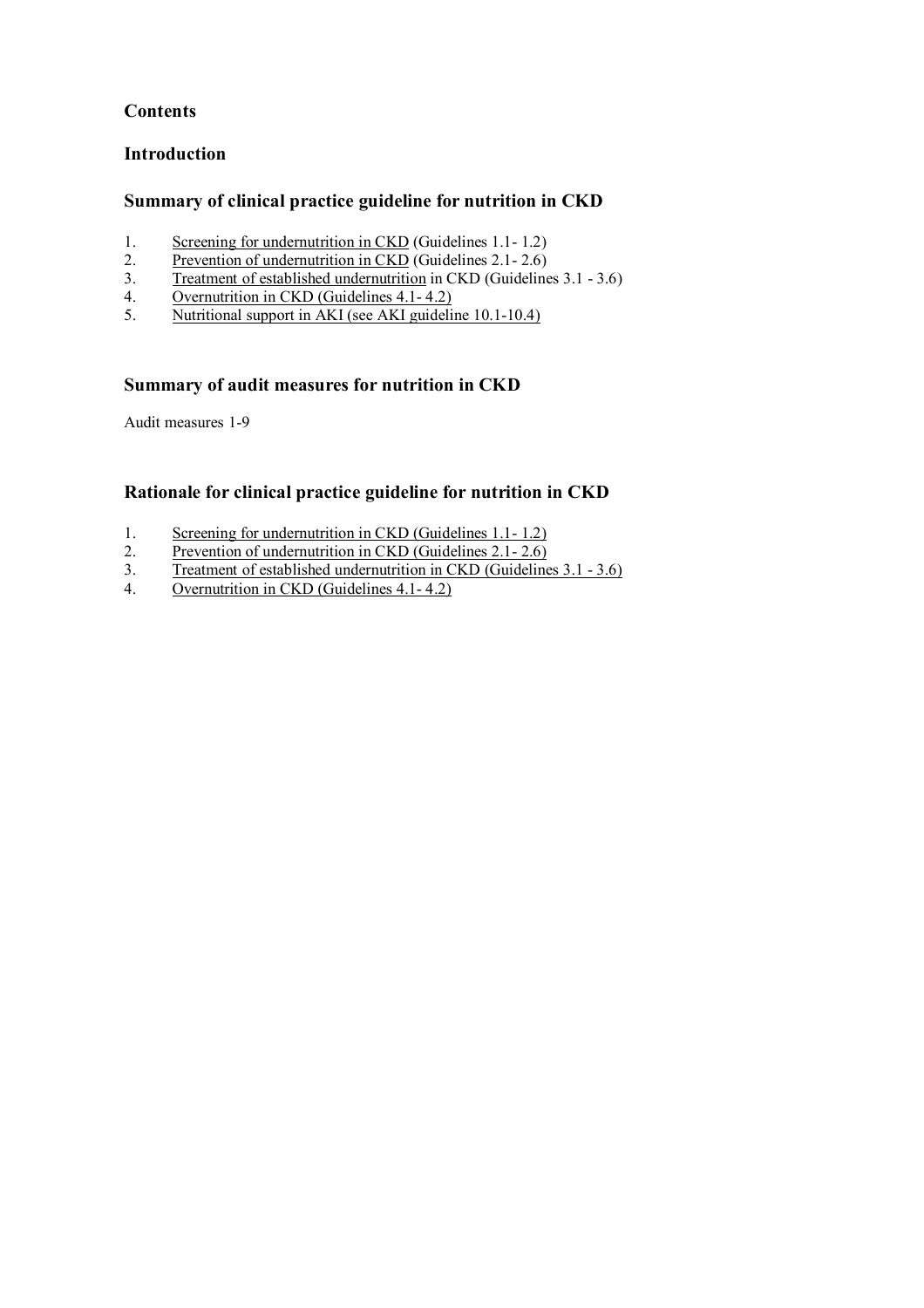# **Introduction**

Malnutrition in chronic kidney disease (CKD) is common but is often undiagnosed. This evidence-based clinical practice guideline summarises the main interventions that may be recommended in the prevention and management of undernutrition in this patient population. Undernutrition is a more frequent finding in established renal failure (ERF) (present in 30-40% of patients)<sup>1</sup> and is associated with reduced patient survival. The guideline authors regularly search Medline and reference lists from original and review articles to evaluate the nutrition literature and are familiar with the literature pertaining to nutrition and renal disease. The existing North American (K-DOQI 2000) and European guidelines on the assessment of nutrition in renal patients<sup>2,3</sup> were reviewed and primary sources examined as appropriate. This document offers a reinterpretation and update of those guidelines and incorporates recent UK Department of Health initiatives on nutritional screening<sup>4</sup>.

## **References**

- 1. Ikizler TA, Hakim RM. Nutrition in end-stage renal disease. Kidney Int 1996;50:343-357
- 2. NKF-DOQI clinical practice guidelines for nutrition in chronic renal failure. American Journal of Kidney Diseases 2000;35(S2):S17-S104 **(**[http://www.kidney.org/professionals/kdoqi/pdf/KDOQI2000NutritionGL.pdf\)](http://www.kidney.org/professionals/kdoqi/pdf/KDOQI2000NutritionGL.pdf).
- 3. Denis Fouque, Marianne Vennegoor, Piet Ter Wee, Christoph Wanner, Ali Basci, Bernard Canaud, Patrick Haage, Klaus K**on**ner, Jeroen Kooman, Alejandro Martin-Malo, Lucianu Pedrini, Francesco Pizzarelli, James Tattersall, Jan Tordoir, and Raym**on**d Vanholder EBPG Guideline on Nutrition Nephrol. Dial. Transplant., May 2007; 22: ii45 - ii87
- 4. Department of Health. Improving nutritional care: a joint action plan from the Department of Health and Nutrition Summit stakeholders 2007 [http://www.dh.gov.uk/prod\\_consum\\_dh/groups/dh\\_digitalassets/@dh/@en/documents/digitala](http://www.dh.gov.uk/prod_consum_dh/groups/dh_digitalassets/@dh/@en/documents/digitala) sset/dh\_079932.pdf

# **Summary of clinical practice guidelines for nutrition in CKD**

## **1. Screening for undernutrition in CKD (Guidelines 1.1 – 1.2)**

### **Guideline 1.1.1 – Screening methods for undernutrition in CKD**

We recommend that all patients with stage 4-5 CKD should have the following parameters measured as a minimum in order to identify undernutrition (1C):

- o Actual Body Weight (ABW) (< 85% of Ideal Body Weight (IBW))
- o Reduction in oedema free body weight (of 5% or more in 3 months or 10% or more in 6 months)
- $\circ$  BMI (<20kg/m<sup>2</sup>)
- o Subjective Global Assessment (SGA) (B/C on 3 point scale or 1-5 on 7 point **scale**)

The above simple audit measures have been linked to increased mortality and other adverse outcomes.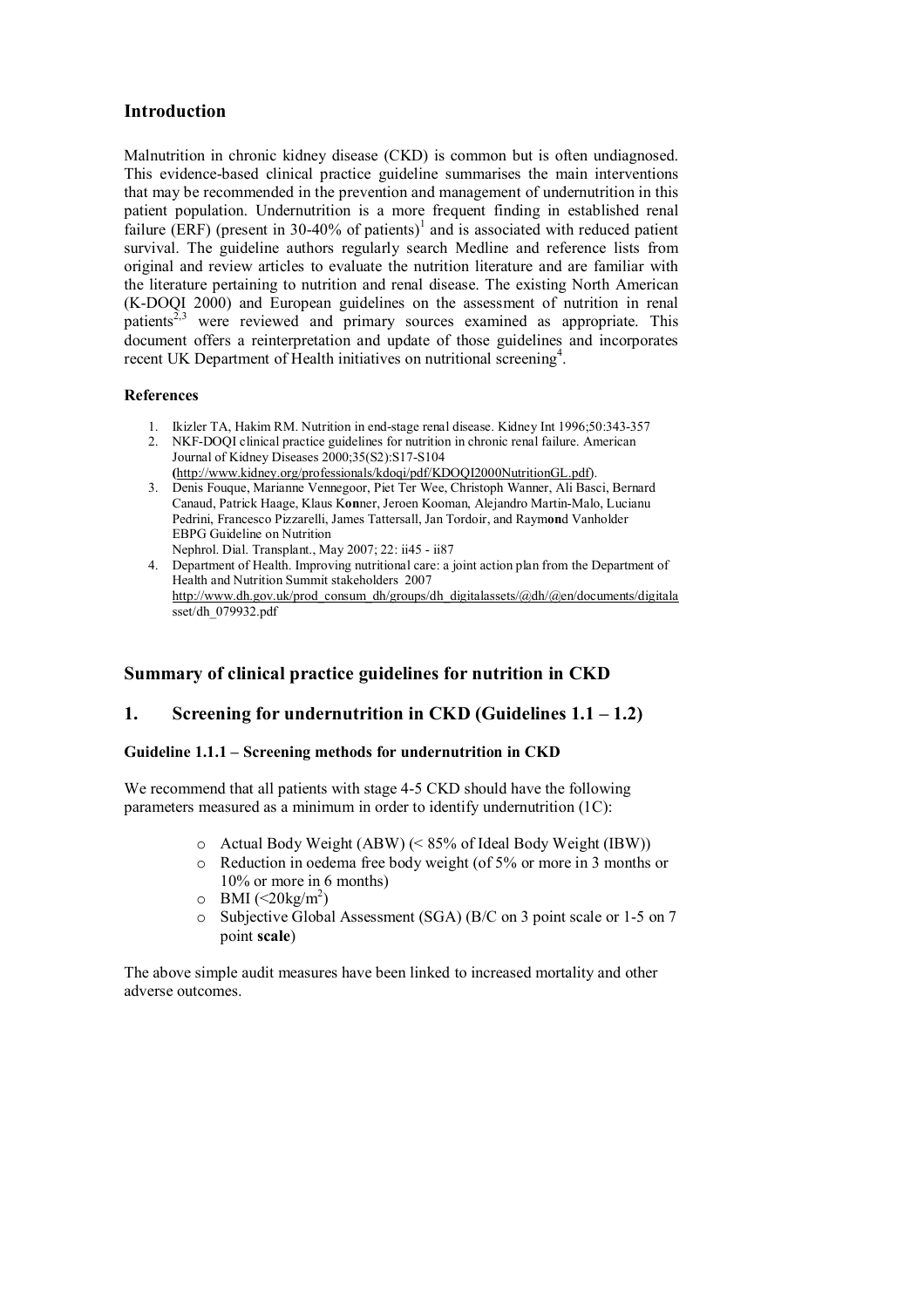## **Guideline 1.1.2 – Additional methods for assessment of undernutrition in CKD**

We suggest that other measures including bioimpedance analysis, anthropometry, handgrip strength and assessment of nutrient intake can help to further assess nutritional state in those who are at risk of developing or have developed undernutrition (2B)

Low serum albumin is a strong predictor of adverse outcomes, but it is largely unrelated to nutritional status.

### **Guideline 1.2 – Frequency of screening for undernutrition in CKD**

We recommend that screening should be performed  $(1D)$ ;

- o Weekly for inpatients
- o 2-3 monthly for outpatients with eGFR <20 but not on dialysis
- o Within one month of commencement of dialysis then 6-8 weeks later
- $\circ$  4-6 monthly for stable haemodialysis patients
- o 4-6 monthly for stable peritoneal dialysis patients

Screening may need to occur more frequently if risk of undernutrition is increased (for example by intercurrent illness)

# **2. Prevention of undernutrition in CKD (Guidelines 2.1 – 2.6)**

### **Guideline 2.1 – Dose of small solute removal to prevent undernutrition**

We recommend that dialysis dose meets recommended solute clearance index guidelines (e.g. URR, Kt/V) (1C)

## **Guideline 2.2 – Correction of metabolic acidosis and nutrition**

We recommend that venous bicarbonate concentrations should be maintained above 22 mmol/l (1C)

### **Guideline 2.3 – Minimum daily dietary protein intake**

We suggest a prescribed protein intake of:

- o 0.75 g/kg IBW/day for patients with stage 4-5 CKD not on dialysis
- o 1.2 g/kg IBW/day for patients treated with dialysis (2B)

Recommended nutrient intakes are designed to ensure that 97.5% of a population take in enough protein and energy to maintain their body composition. There is variation in actual nutrient requirement between individuals. This means that some patients will be well maintained with lower nutrient intakes. Regular screening will help to identify when the dietary prescription needs to be amended.

### **Guideline 2.4 – Recommended daily energy intake**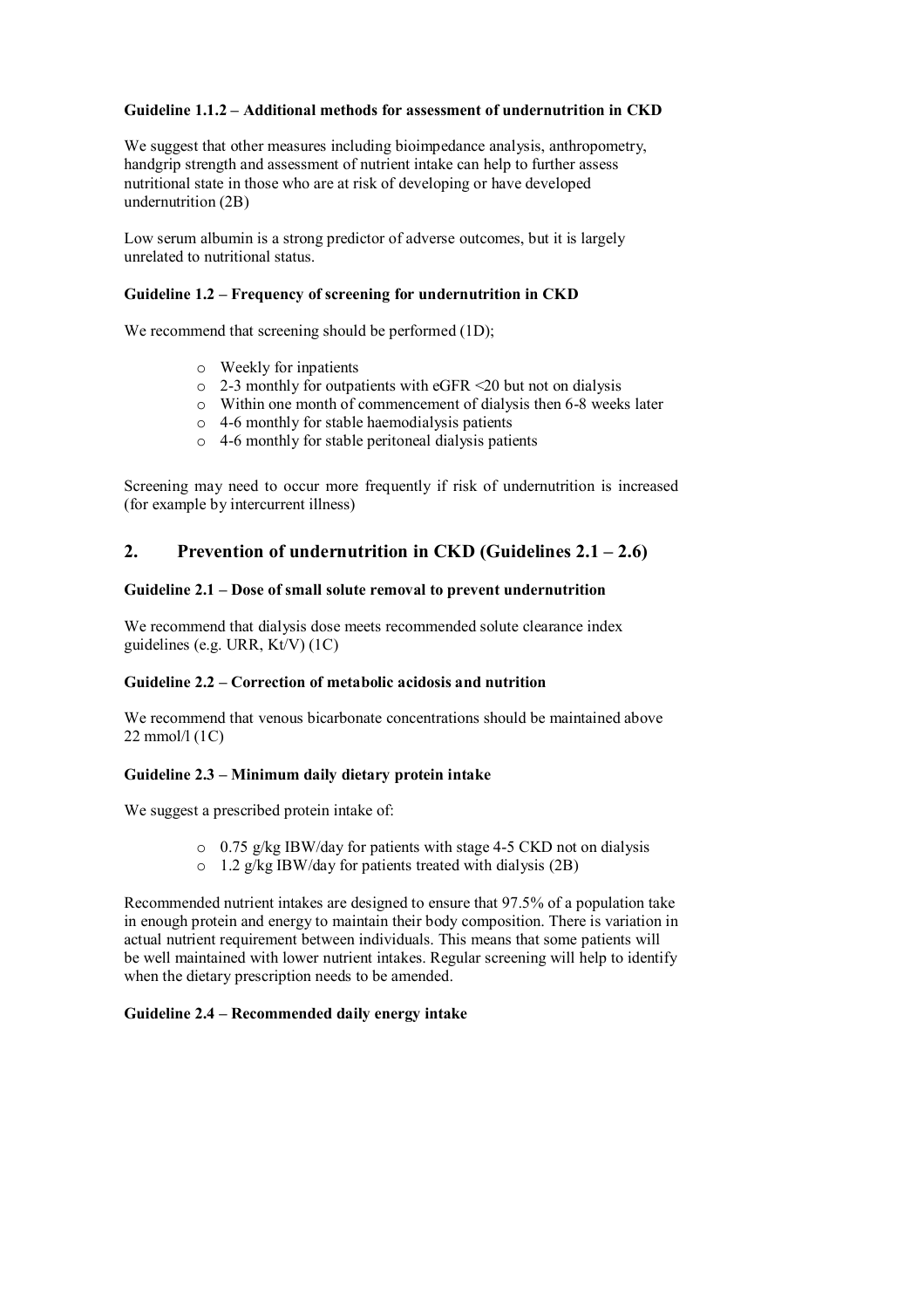We suggest a prescribed energy intake of

o 30-35 kcal/kg IBW/day for all patients depending upon age and physical activity (2B)

Recommended nutrient intakes are designed to ensure that 97.5% of a population take in enough protein and energy to maintain their body composition. There is variation in actual nutrient requirement between individuals. This means that some patients will be well maintained with lower nutrient intakes. Regular screening will help to identify when the dietary prescription needs to be amended.

## **Guideline 2.5 – Vitamin supplementation in dialysis patients**

We recommend that haemodialysis patients should be prescribed supplements of water soluble vitamins (1C).

## **Guideline 2.6 – Exercise programs in dialysis patients**

We recommend that haemodialysis patients should be given the opportunity to participate in regular exercise programmes (1C).

Progressive resistance training and aerobic exercise have both been shown to bring about improvement in physical function and some components of Quality of Life scores.

## **3. Treatment of established undernutrition in CKD (Guidelines**   $3.1 - 3.6$

## **Guideline 3.1 – General treatment of established undernutrition**

We recommend assessment by a physician to determine and treat possible underlying causes and by a specialist dietician to individualise dietary advice (1D)

## **Guideline 3.2 – Oral nutritional supplements in established undernutrition**

We recommend the use of oral nutritional supplements if oral intake is below the levels indicated above and food intake cannot be improved following dietetic intervention (1C)

### **Guideline 3.3 – Enteral nutritional supplements in established undernutrition**

We recommend the use of enteral feeding via NG tube / PEG if nutrient intake suboptimal despite oral supplements (1C)

### **Guideline 3.4 – Parenteral nutritional supplements in established undernutrition**

We suggest intradialytic parenteral nutrition (IDPN) or intraperitoneal amino acids may be considered for selected cases if tube feeding is declined or clinically inappropriate (2D)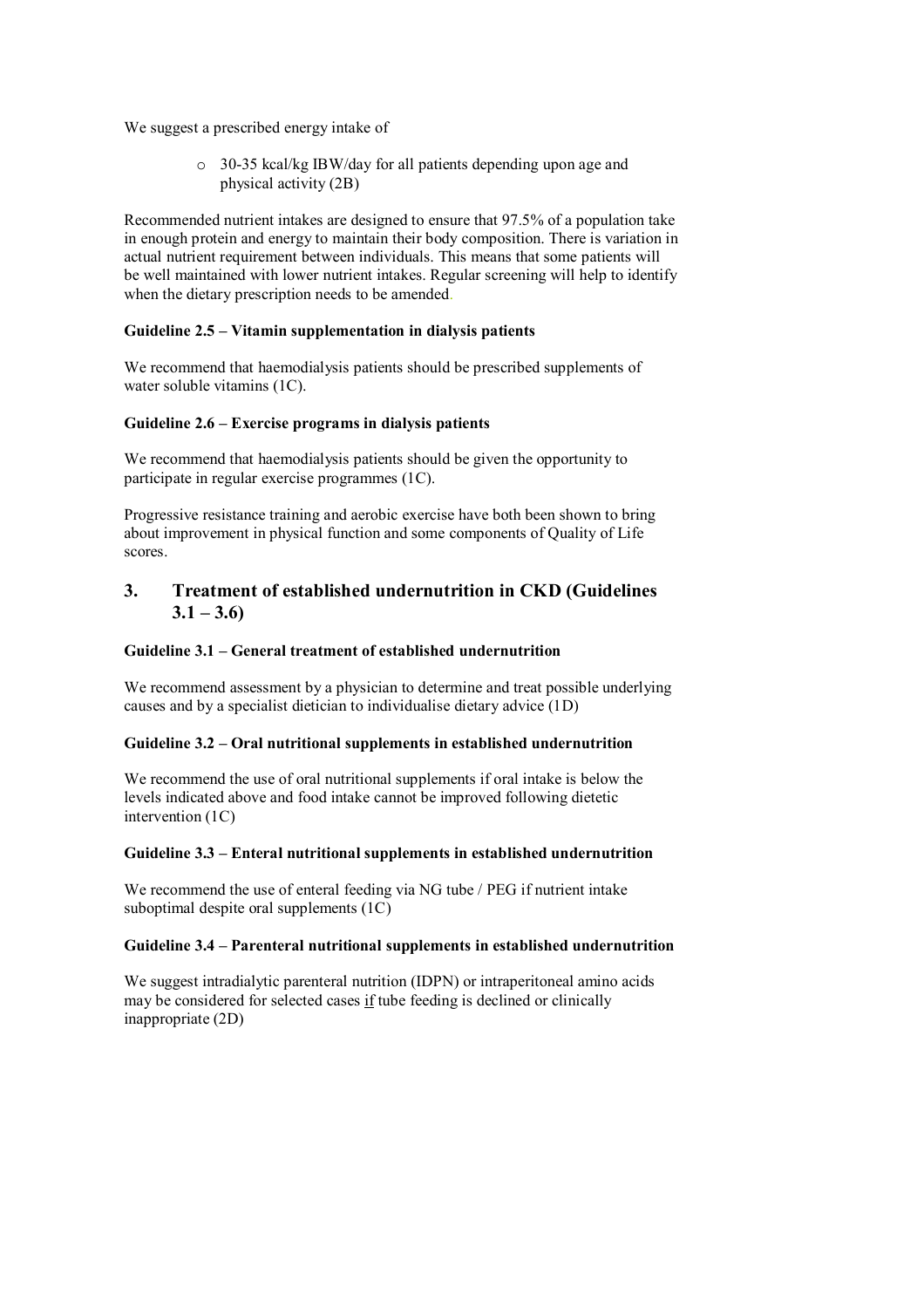### **Guideline 3.5 – Anabolic agents in established undernutrition**

We recommend that anabolic agents such as androgens, growth hormone or IGF-1. are not indicated in the treatment of undernutrition in adults (1D)

Androgens and growth hormone have demonstrated improvement in serum albumin levels and lean body mass but not mortality and these medications have significant side effects.

### **Guideline 3.6 – Supplementation of micronutrients in established undernutrition**

We suggest that current evidence does not support the routine use of micronutrient supplements other than for identified clinical need (2C).

While deficiencies of fat soluble vitamins, trace elements and carnitine are prevalent in patients with chronic kidney disease current evidence does not support either preventative or therapeutic supplementation. However emerging evidence may suggest that supplementation of oral vitamin D (either cholecalciferol or ergocalciferol) is beneficial (2C).

## **4. Overnutrition in CKD**

## **Guideline 4.1 – Monitoring overnutrition**

We suggest that obesity can be assessed by BMI.  $(1C)$ **Deleted:** 2

## **Guideline 4.2 – Monitoring overnutrition**

We suggest that waist and hip circumferences should not be collected routinely in CKD patients at this time. (2C)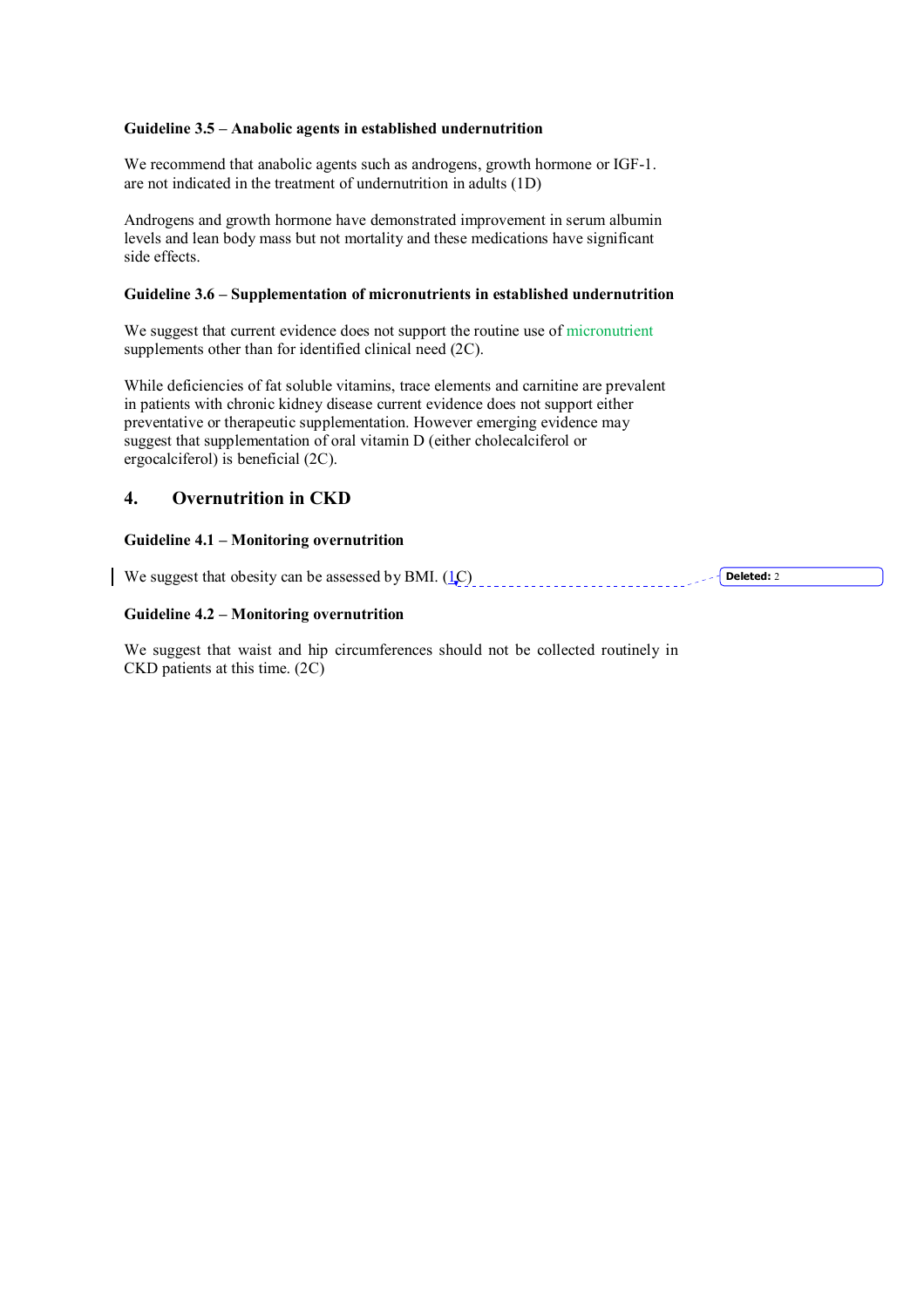# **Summary of Audit Measures:**

1. Percentage of dialysis patients assessed by a renal dietician within the last 6 months

2. Percentage of dialysis patients with a dry weight of <85% ideal body weight

3. Percentage of stage 4/5 patients not on dialysis with a dry weight of <85% ideal body weight

4. Percentage of dialysis patients with a BMI <20kg/m2

5. Percentage of stage 4/5 patients not on dialysis with a BMI <20kg/m2

6. Percentage of dialysis patients assessed by SGA in the last 12 months

7. Percentage of stage 4/5 patients not on dialysis assessed by SGA in the last 12 months

8. Percentage of dialysis patients with an SGA score of B/C or 1-5 on a 7-point scale

9. Percentage of stage 4/5 patients not on dialysis with an SGA score of B/C or 1-5 on a 7-point scale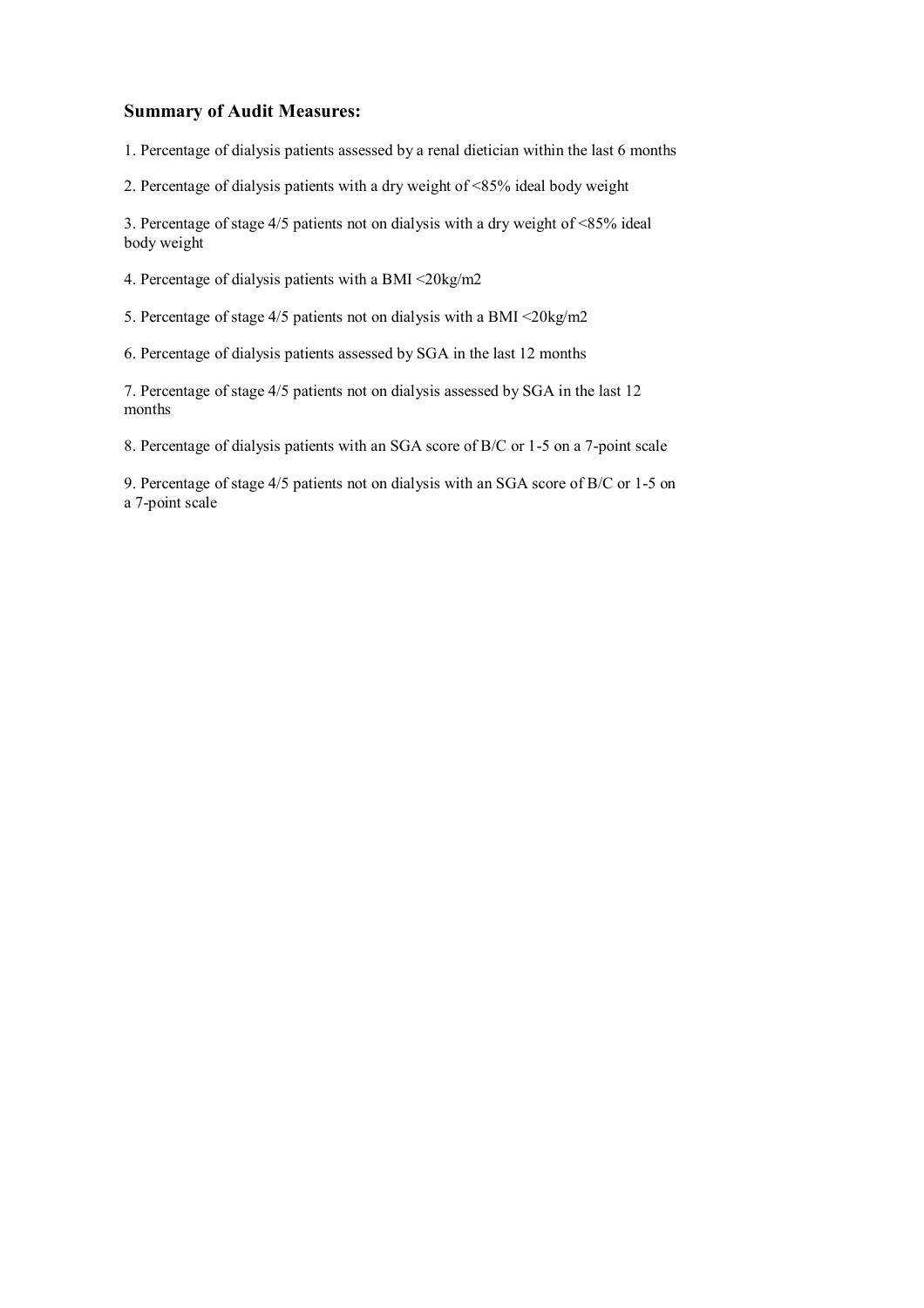# **Rationale for clinical practice guidelines for nutrition in CKD**

## **1. Screening for undernutrition in CKD (Guidelines 1.1 – 1.2)**

### **Guideline 1.1.1 – Screening methods for undernutrition in CKD**

We recommend that all patients with stage 4-5 CKD should have the following parameters measured as a minimum in order to identify undernutrition (1C):

- o Actual Body Weight (ABW) (< 85% of Ideal Body Weight (IBW))
- o Reduction in oedema free body weight (of 5% or more in 3 months or 10% or more in 6 months)
- $\circ$  BMI (<20kg/m<sup>2</sup>)
- o Subjective Global Assessment (SGA) (B/C on 3 point scale or 1-5 on 7 point scale)

The above simple audit measures have been linked to increased mortality and other adverse outcomes.

Ideal body weight should be calculated from height and 'ideal' BMI. 'Ideal' would be:

- $\circ$  20 for those with actual BMI < 20
- $\circ$  25 for those with BMI > 25
- o actual BMI if it lies between 20-25(1c)

## **Guideline 1.1.2 – Additional methods for assessment of undernutrition in CKD**

We suggest that other measures including bioimpedance analysis, anthropometry, handgrip strength and assessment of nutrient intake can help to further assess nutritional state in those who are at risk of developing or have developed undernutrition (2B).

Low serum albumin is a strong predictor of adverse outcomes, but it is largely unrelated to nutritional status.

### **Guideline 1.2 – Frequency of screening for undernutrition in CKD**

We recommend that screening should be performed (1D)

- o Weekly for inpatients
- o 2-3 monthly for outpatients with eGFR <20 but not on dialysis
- o Within one month of commencement of dialysis then 6-8 weeks later
- $\circ$  4-6 monthly for stable haemodialysis patients
- o 4-6 monthly for stable peritoneal dialysis patients

Screening may need to occur more frequently if risk of undernutrition is increased (for example by intercurrent illness)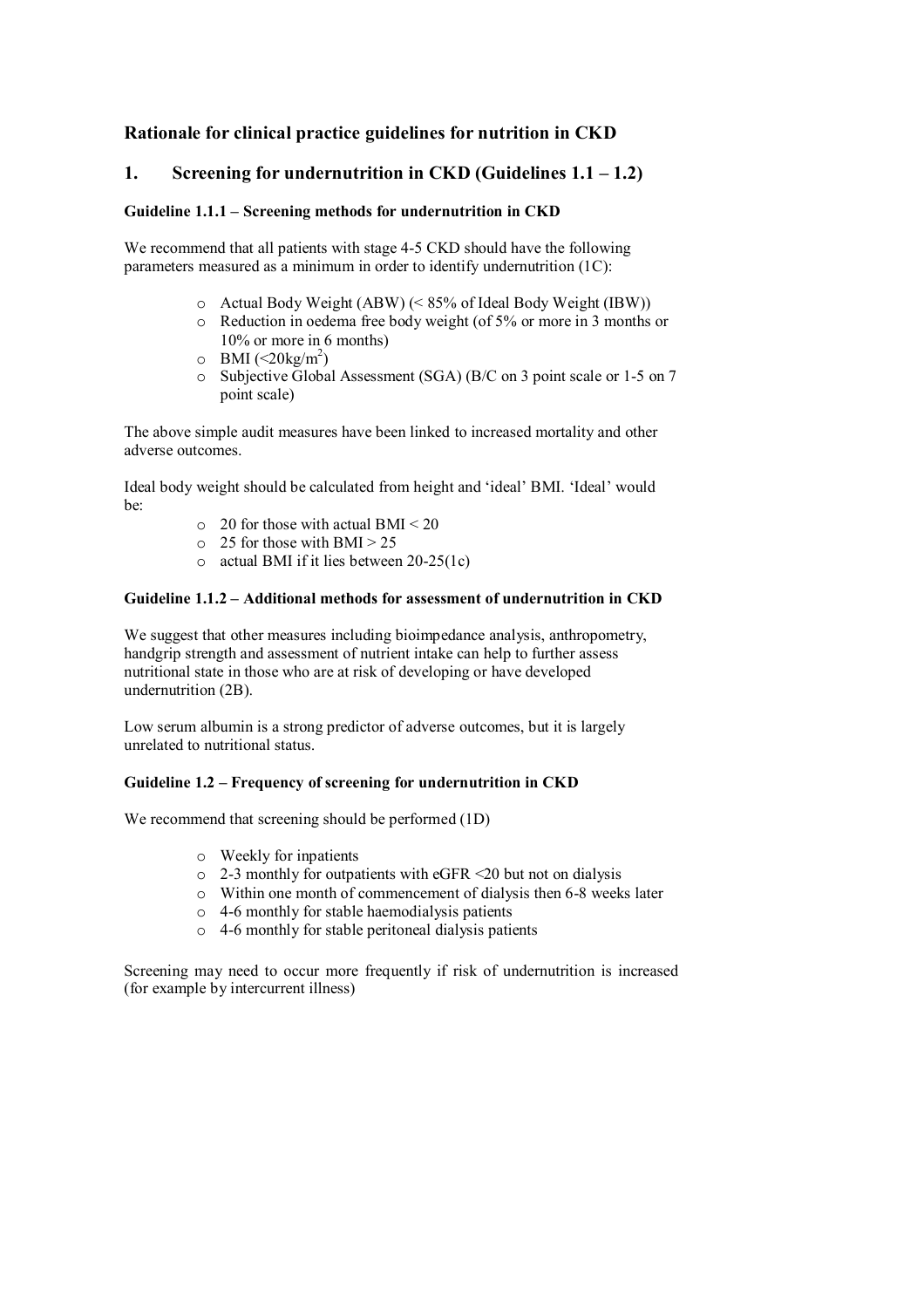### **Audit measures**

1. Percentage of dialysis patients assessed by a renal dietician within the last 6 months

2. Percentage of dialysis patients with a dry weight of <85% ideal body weight

3. Percentage of stage 4/5 patients not on dialysis with a dry weight of <85% ideal body weight

- 4. Percentage of dialysis patients with a BMI <20kg/m2
- 5. Percentage of stage 4/5 patients not on dialysis with a BMI <20kg/m2
- 6. Percentage of dialysis patients assessed by SGA in the last 12 months

7. Percentage of stage 4/5 patients not on dialysis assessed by SGA in the last 12 months

8. Percentage of dialysis patients with an SGA score of B/C or 1-5 on a 7-point scale

9. Percentage of stage 4/5 patients not on dialysis with an SGA score of B/C or 1-5 on a 7-point scale

#### **Rationale of screening for undernutrition in CKD (1.1-1.2)**

The principle development since the last set of Renal Association guidelines has been the production of nutrition guidelines by the Department of Health. This is intended to increase awareness of nutritional challenges faced by all patients. There are 10 markers of good nutritional care that UK hospitals should adhere to (Dept of Health  $(2007)^1$ . These include:

- 1. Nutritional screening on admission and weekly thereafter
- 2. Individualised nutritional care plans
- 3. Recognising nutrition as a core part of a hospital's clinical governance plan
- 4. Patient involvement
- 5. Protected mealtimes
- 6. Ongoing staff education
- 7. Access to good nutrition for 24 hours every day of the week
- 8. Performance management of the hospital nutrition policy
- 9. Safe delivery of nutritional care
- 10. An MDT approach

Given the extra nutritional challenges faced by patients with renal failure, it is particularly important that these guidelines are implemented on renal wards. More guidance on how to screen for nutitional status is available from the National Institute of Clinical Excellence (National Collaborating Centre for Acute Care  $2006$ )<sup>2</sup> who define malnutrition as:

1. a BMI <18.5 kg/m<sup>2</sup>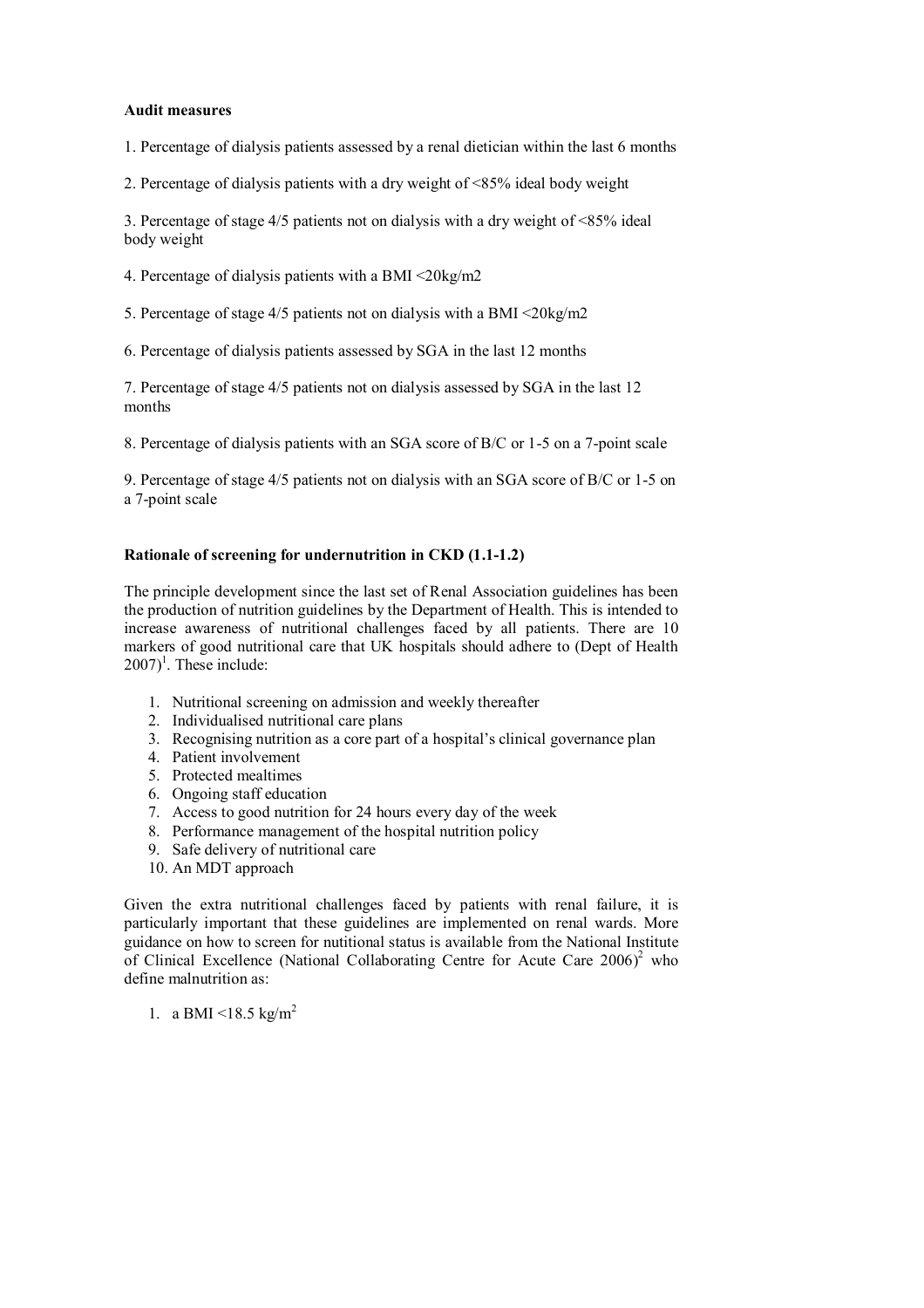- 2. an unintentional weight loss >10% in 3-6 months
- 3. BMI  $\leq$ 20 kg/m<sup>2</sup> AND unintentional weight loss  $>$ 5% in 3-6 months

The "Malnutrition Universal Screening Tool" (MUST) developed by the British Association of Parenteral and Enteral Nutrition is recommended by both NICE and the Department of Health for population screening. The risk of malnutrition is calculated from the combination of

1. BMI

a.  $>20 = 0$  points b.  $18.5 - 20 = 1$  point

- c.  $< 18.5 = 2$  points
- 2. Percentage unplanned weight loss of

a.  $\leq 5\% = 0$  points

- b.  $5-10\% = 1$  point
- c.  $>10\% = 2$  points
- 3. Presence of acute illness and no nutritional intake for  $5 \text{ days} = 2 \text{ points}$

A score of 0 is defined as low risk, 1 medium risk and 2 or more high risk. Patients at medium risk should be monitored regularly. Patients with a high risk should be actively managed. This simple system has the advantage of being easily understood by all staff but BMI calculations are not always possible or are compromised in amputees and rapid changes of weight with water removal mean that an extra level of interpretation is needed for renal patients. There are modified screening tools used by some renal dieticians.

In dialysis populations, a number of other measures that at least partially reflect nutritional state predict worsened patient survival. These include serum creatinine (Lowrie and Lew 1990)<sup>3</sup> (creatinine is dependent on both renal function and muscle mass), serum cholesterol (Lowrie and Lew 1990)<sup>3</sup>, serum albumin (Lowrie and Lew 1990<sup>3</sup>, Blake et al 1993)<sup>4</sup>, subjective global assessment (CANUSA 1996)<sup>5</sup>, body mass index (Kopple et al 1999)<sup>6</sup>, lean body mass (CANUSA 1996)<sup>5</sup>, and handgrip strength (Heimburger et al  $2000$ )<sup>7</sup>. This decrease in survival has been attributed to poor nutrition, however there is a strong correlation between inflammation, atherosclerosis and poor nutrition, referred to as the MIA complex (Stenvinkel  $2001$ )<sup>8</sup>. The association between a low serum albumin and poor survival of dialysis patients predominantly reflects the association between serum albumin and inflammation (Kaysen et al 2000)<sup>9</sup>, co-morbidity (Davies et al 1995)<sup>10</sup> and fluid overload (Jones  $(2001)^{11}$ .

As there is no single 'gold standard' measure of nutritional state, a panel of measurements should be used, reflecting the various aspects of protein-calorie nutrition.

A full nutritional assessment will include a medical history, assessment of dietary intake (by recall, 3-day food diary and measurement of protein equivalent of nitrogen appearance), anthropometric measures (mid-arm circumference, triceps skinfold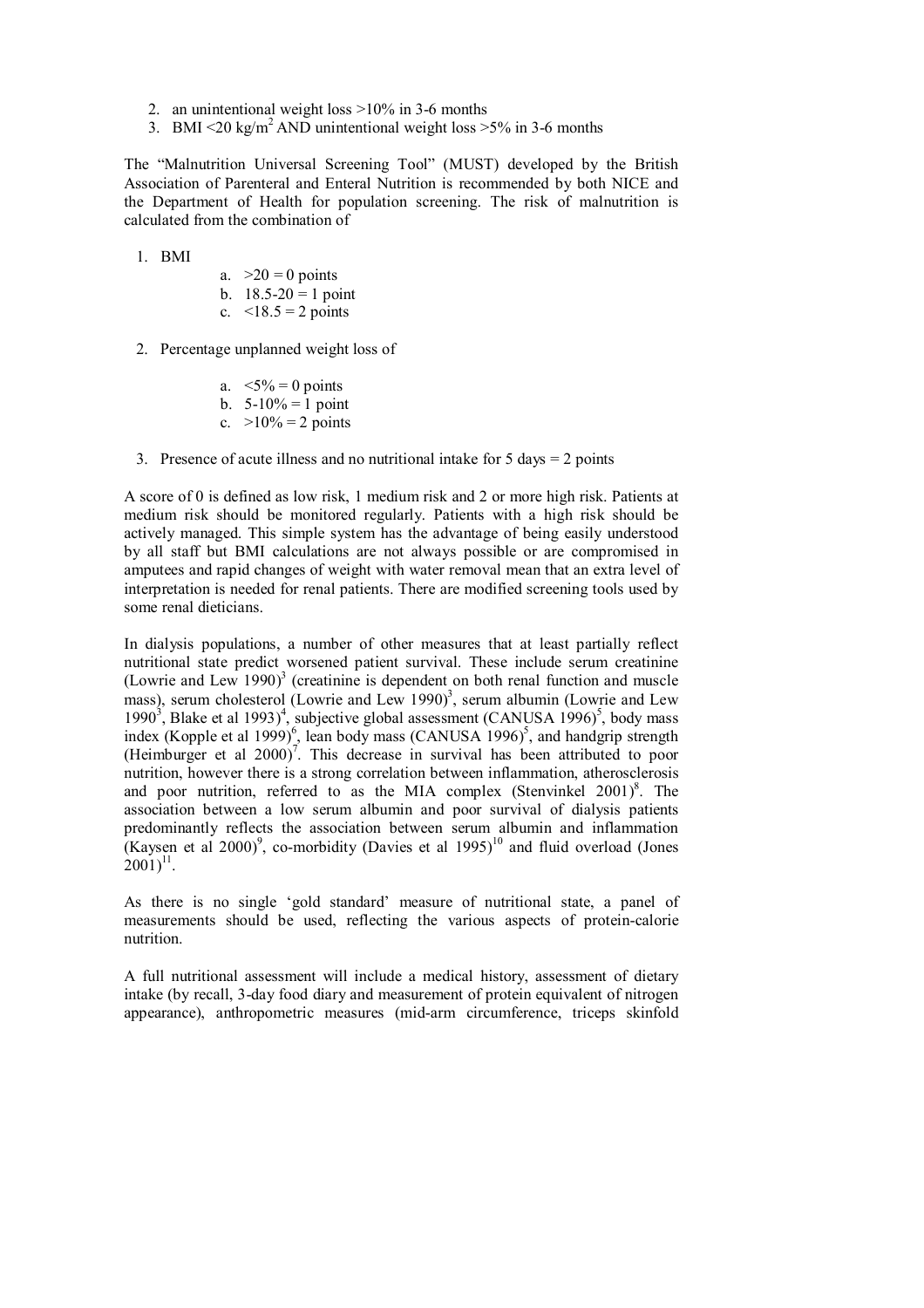thickness and calculated mid-arm muscle circumference), and estimation of dialysis adequacy and of residual renal function. Subjective global assessment (SGA) includes gastrointestinal symptoms (appetite, anorexia, nausea, vomiting, diarrhoea), weight change in the preceding 6 months and last 2 weeks, evidence of functional impairment and a subjective visual assessment of subcutaneous tissue and muscle mass (Enia  $1993)^{12}$ .

Serum albumin has been considered a marker of visceral protein and often used as a measure of nutritional state. Serum albumin is strongly predictive of mortality in predialysis, dialysis and transplant populations. However the relationship between serum albumin and nutritional state is weak and in general causes other than malnutrition should be excluded (Jones et al 1997)<sup>13</sup>. Assessment might include C-reactive protein, evidence of atherosclerosis, 24-hour urinary protein loss, 24-hour peritoneal protein loss and determination of circulatory volume status by clinical examination and / or bio-electric impedance.

There is little evidence to guide the frequency of screening for dialysis patients. Assessment is needed at dialysis commencement to identify those who require nutritional supplementation as well as those who need water removal and to balance this with advice on the various dietary restrictions that may be necessary. After 6-8 weeks of dialysis, many patients have symptomatic relief and it may be that the dietary advice needs to change. For stable patients, nutritional changes are likely to be gradual after this. Mechanisms to detect patients that encounter a nutritional challenge between reviews need to be in place. The importance of multidisciplinary working between doctors, nurses and specialist dieticians in this regard cannot be overemphasised.

- 1. Department of Health. Improving nutritional care: a joint action plan from the Department of Health and Nutrition Summit stakeholders 2007. [http://www.dh.gov.uk/prod\\_consum\\_dh/groups/dh\\_digitalassets/@dh/@en/documents/digitala](http://www.dh.gov.uk/prod_consum_dh/groups/dh_digitalassets/@dh/@en/documents/digitala) sset/dh\_079932.pdf
- 2. National Collaborating Centre for Acute Care. Nutrition support in adults Oral nutrition support, enteral tube feeding and parenteral nutrition. 2006 <http://www.nice.org.uk/nicemedia/pdf/cg032fullguideline.pdf>
- 3. Lowrie EG, Lew NL. Death risk in hemodialysis patients: the predictive value of commonly measured variables and an evaluation of death rate differences between facilities. Am J Kidney Dis 1990;15:458-482
- 4. Blake PG, Flowerdew G, Blake RM, Oreopoulos DG. Serum albumin in patients on continuous ambulatory peritoneal dialysis--predictors and correlations with outcomes. Journal of the American Society of Nephrology 1993;3:1501-1507
- 5. CANUSA study group. Adequacy of dialysis and nutrition in continuous peritoneal dialysis: association with clinical outcomes. Canada-USA (CANUSA) Peritoneal Dialysis Study Group. Journal of the American Society of Nephrology 1996;7:198-207
- 6. Kopple JD, Zhu X, Lew NL, Lowrie EG. Body weight-for-height relationships predict mortality in maintenance hemodialysis patients. Kidney Int 1999;56(3):1136-1148
- 7. Heimburger O, Qureshi AR, Blaner WS, Berglund L, Stenvinkel P. Hand-grip muscle strength, lean body mass, and plasma proteins as markers of nutritional status in patients with chronic renal failure close to start of dialysis therapy. American Journal of Kidney Diseases 2000;36:1213-1225
- 8. Stenvinkel, P (2001) Inflammatory and atherosclerotic interactions in the depleted uremic patient. Blood Purification*,* 19, 1, 53-61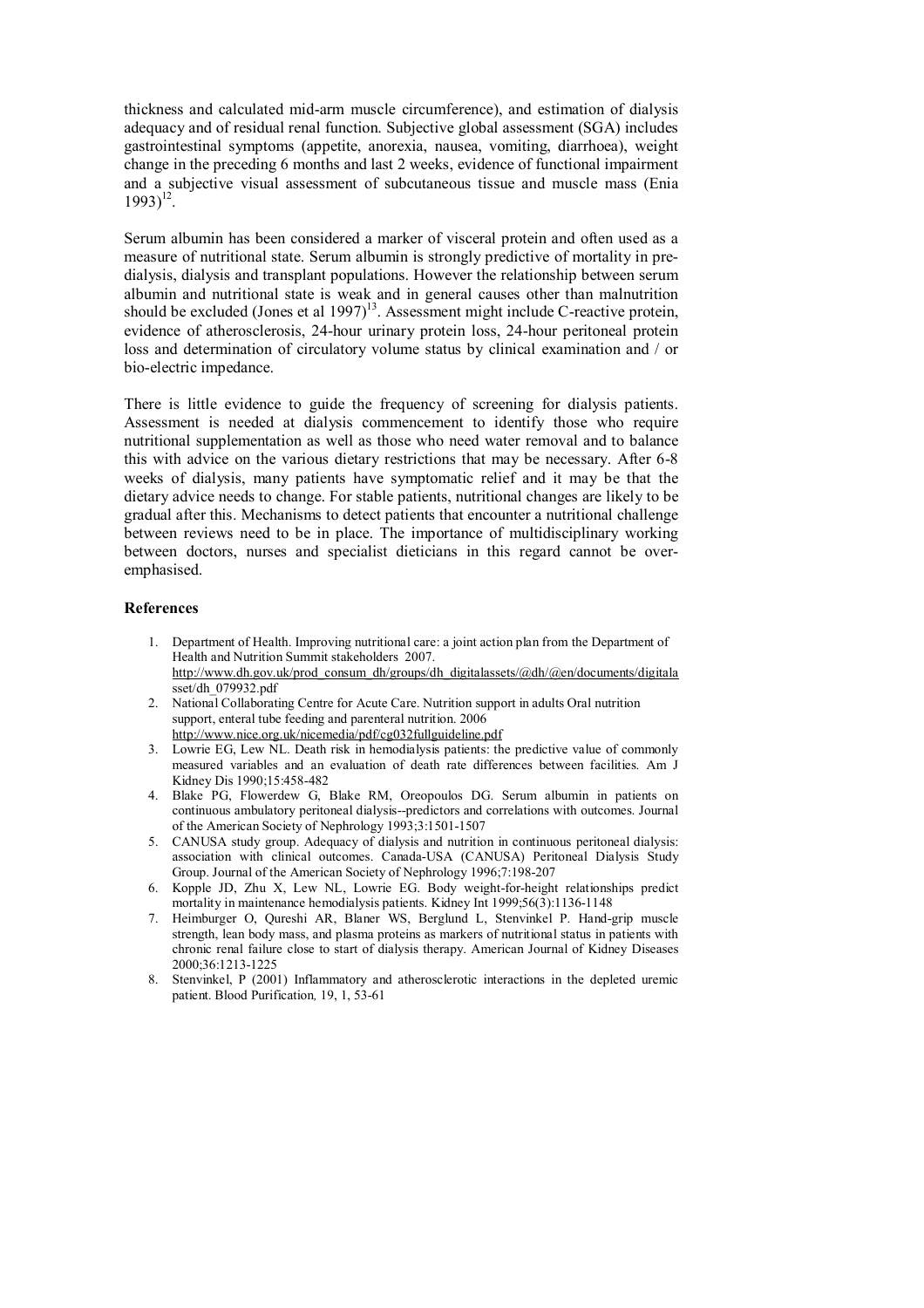- 9. Kaysen GA, Dubin JA, Muller HG, Rosales LM, Levin NW. The acute-phase response varies with time and predicts serum albumin levels in hemodialysis patients. The HEMO Study Group. Kidney International 2000;58:346-352
- 10. Davies SJ, Russell L, Bryan J, Phillips L and Russell GI. Comorbidity, urea kinetics, and appetite in continuous ambulatory peritoneal dialysis patients: their interrelationship and prediction of survival. American Journal of Kidney Diseases 1995;26:353-361
- 11. Jones CH. Serum albumin--a marker of fluid overload in dialysis patients? Journal of Renal Nutrition 2001;11:59-6
- 12. Enia G, Sicuso C, Alati G, Zoccali C. Subjective global assessment of nutrition in dialysis patients. Nephrology Dialysis Transplantation 1993;8:1094-1098
- 13. Jones CH, Newstead CG, Will EJ, Smye SW, Davison AM. Assessment of nutritional status in CAPD patients: serum albumin is not a useful measure. Nephrology Dialysis Transplantation 1997;12:1406-1413

# **2. Prevention of undernutrition in CKD (Guidelines 2.1 – 2.6)**

### **Guideline 2.1 – Dose of small solute removal to prevent undernutrition**

We recommend that dialysis dose meets recommended solute clearance index guidelines (e.g. Kt/V) (1C)

## **Guideline 2.2 – Correction of metabolic acidosis and nutrition**

We recommend that venous bicarbonate concentrations should be maintained above 22 mmol/l (1C)

## **Guideline 2.3 – Minimum daily dietary protein intake**

We suggest a prescribed protein intake of:

- o 0.75 g/kg IBW/day for patients with stage 4-5 CKD not on dialysis
- o 1.2 g/kg IBW/day for patients treated with dialysis (2B)

Recommended nutrient intakes are designed to ensure that 97.5% of a population take in enough protein and energy to maintain their body composition. There is variation in actual nutrient requirement between individuals. This means that some patients will be well maintained with lower nutrient intakes. Regular screening will help to identify when the dietary prescription needs to be amended.

## **Guideline 2.4 – Recommended daily energy intake**

We suggest a prescribed energy intake of

o 30-35 kcal/kg IBW/day for all patients depending upon age and physical activity (2B)

Recommended nutrient intakes are designed to ensure that 97.5% of a population take in enough protein and energy to maintain their body composition. There is variation in actual nutrient requirement between individuals. This means that some patients will be well maintained with lower nutrient intakes. Regular screening will help to identify when the dietary prescription needs to be amended.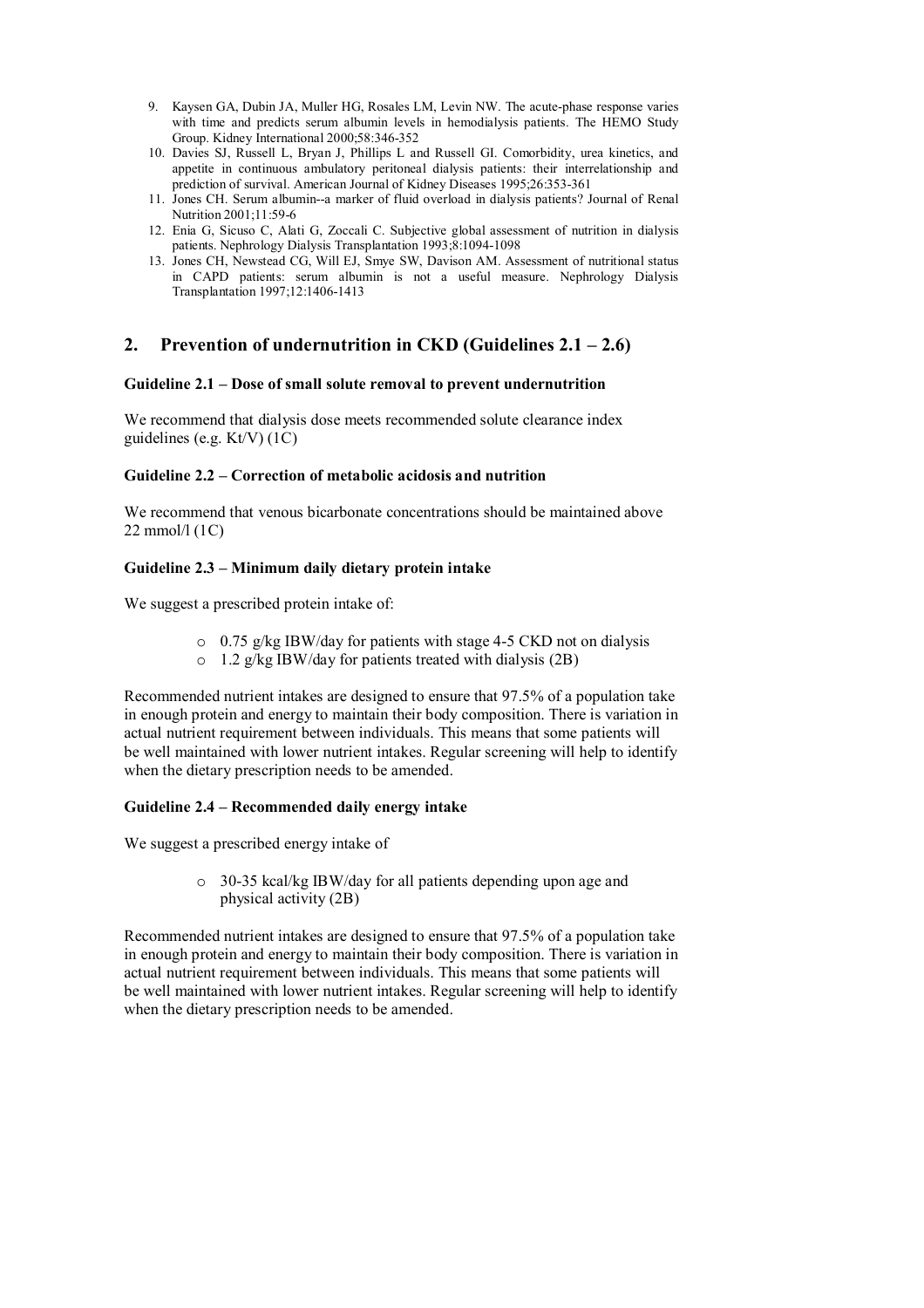#### **Guideline 2.5 – Vitamin supplementation in dialysis patients**

We recommend that haemodialysis patients should be prescribed supplements of water soluble vitamins (1C)

### **Guideline 2.6 – Exercise programs in dialysis patients**

We recommend that haemodialysis patients should be given the opportunity to participate in regular exercise programmes (1C)

Progressive resistance training and aerobic exercise have both been shown to bring about improvement in physical function and some components of Quality of Life scores.

### **Rationale of prevention of undernutrition in CKD (2.1-2.6)**

Many factors predispose to the development of undernutrition in patients with CKD. Some, such as changes in appetite, dental problems, vomiting and diarrhoea, may be identified through the patient's medical history. A decrease in appetite secondary to either uraemia or underdialysis should be confirmed with an assessment of dietary intake, residual renal function and dialysis dose. Dialysis treatment to current Kt/V or URR standards is associated with better nutrient intake than lower doses (Lindsay et al 1989 & Bergstrom et al 1993)<sup>1,2</sup>. Attempts to increase the small solute clearance further have not demonstrated progressive improvement (Davies et al 2000 & Rocco et al  $2004)^{3,4}$ . Protein intake can be obtained indirectly through the normalised equivalent of total protein nitrogen appearance (PNA) although this may give a spuriously high estimate in the presence of weight loss or active catabolism (Harty et al  $1993$ <sup>5</sup>. A variety of techniques are available for recording dietary intake; food intake records and dietary recall are the commonest. However many patients do not achieve these intakes and the consequences of this are not clear (Rocco et al  $2002$ )<sup>6</sup>.

Acidosis is an established catabolic factor (Garibotto et al 1994)<sup>7</sup> and the bicarbonate concentration of CAPD and HD patients should be maintained within target range to minimise this (Movilli et al 1998)<sup>8</sup>. Bicarbonate supplementation in the low clearance clinic may also retard the progression of renal failure (de Brito-Ashurst et al 2009)<sup>9</sup>.

The recommended nutrient intakes are similar to those in other nutrition guidelines (KDOQI 2000 & Locatelli et al 2002)<sup>10,11</sup>. They are based on small studies of nitrogen balance. It is noted that recommended dietary intakes are set to ensure that 97.5% of a population take in enough protein and energy to maintain their body composition. There is variation in actual nutrient requirement between individuals. This means that some patients will be well maintained with lower nutrient intakes (Slomowitz et al 1989  $\&$  Bergstrom et al 1993)<sup>3,12</sup>.

Data from the DOPPS shows that supplements of water soluble vitamins were not widely prescribed in UK units. They were associated with significantly lower mortality rates at patient and institution level. They are inexpensive and present a low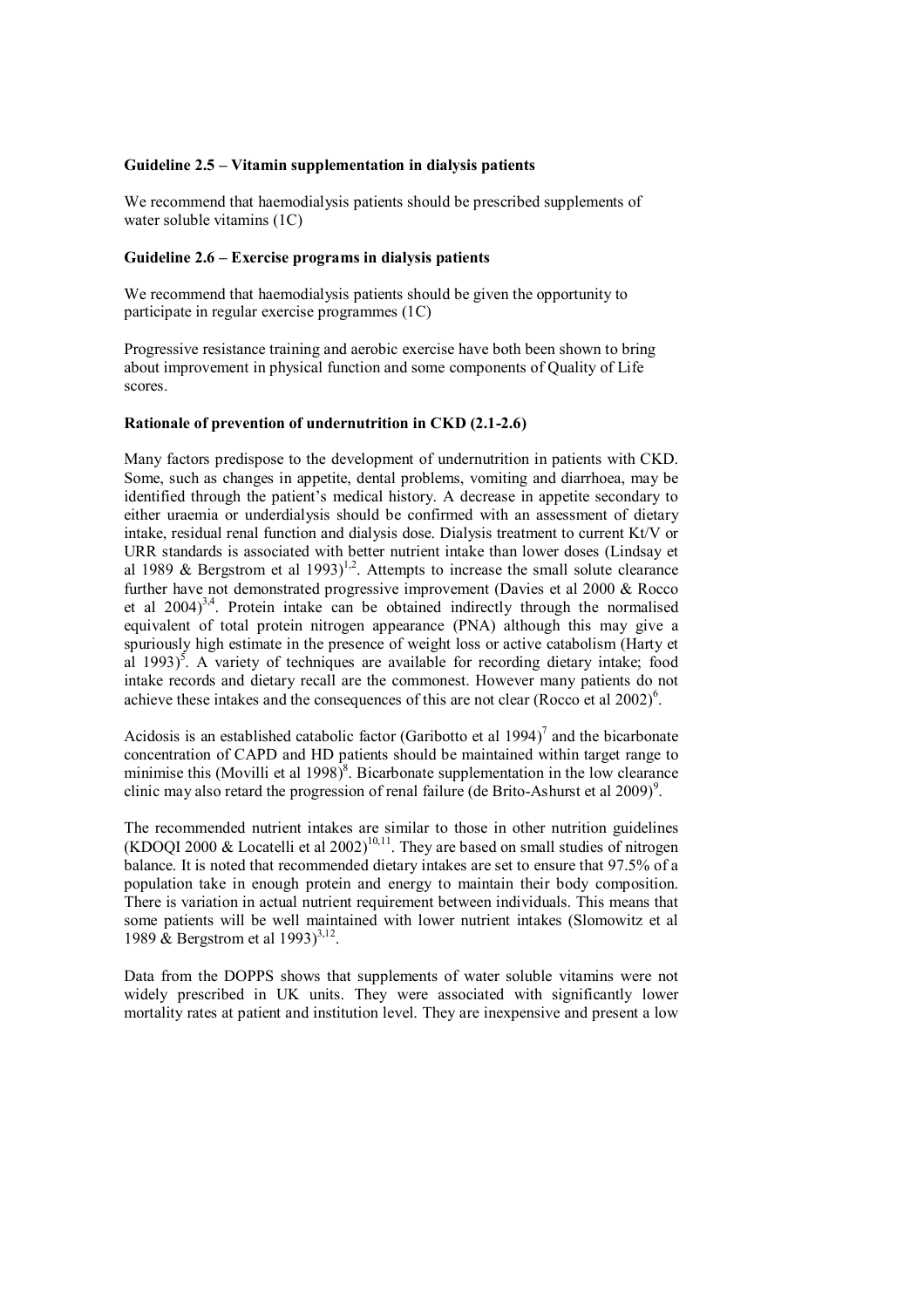risk of toxicity, so we advise that their use should be more widespread (Fissell et al  $2004)^{13}$ .

Regular exercise will increase lean body mass in healthy individuals. A number of studies of aerobic and progressive resistance training in dialysis patients have shown benefits in terms of cardiovascular performance and either muscle mass or function (see Cheema et al 2005 for a review and  $&$  Cheema et al 2007)<sup>14,15</sup>. The studies are disparate in terms of regime and end-point, but there are consistent messages that patients undergoing regular training improve their strength, exercise tolerance and have a better sense of well being on Quality of Life scores.

- 1. Lindsay RM, Spanner E. A hypothesis: the protein catabolic rate is dependent upon the type and amount of treatment in dialysed uraemic patients. American Journal of Kidney Diseases 1989; 13: 382-389
- 2. Bergstrom J, Furst P, Alvestrand A, Lindholm B. Protein and energy intake, nitrogen balance and nitrogen losses in patients treated with continuous ambulatory peritoneal dialysis. Kidney International 1993; 44: 1048-1057
- 3. Davies SJ, Phillips L, Griffiths AM, Naish PF, Russell GI. Analysis of the effects of increasing delivered dialysis treatment to malnourished peritoneal dialysis patients. Kidney International 2000; 57: 1743-1754
- 4. Rocco MV, Dwyer JT, Larive B, Greene T, Cocokram DB, Chumlea WC, Kusek JW, Leung J, Burrowes JD, McLeroy LC, Poole D, Uhlin L. The effect of dialysis dose and membrane flux on nutritional parameters in hemodialysis patients: results of the HEMO study. Kidney International 2004; 65: 2321-2334
- 5. Harty J, Boulton H, Heelis N, Uttley L, Venning M, Gokal R. Limitations of kinetic models as predictors of nutritional and dialysis adequacy in continuous ambulatory peritoneal dialysis patients. Am J Nephrol 1993;13:454-463
- 6. Rocco MV, Paranandi L, Burrowes JD, Cockram DB, Dwyer JT, Kusek JW, Leung J, Makoff R, Maroni B, Poole D. Nutritional status in the HEMO Study cohort at baseline. Hemodialysis. American Journal of Medicine 2002;39:245-256
- 7. Garibotto G, Russo R, Sofia A, Sala MR, Robaudo C, Moscatelli P, Deferrari G, Tizianello A. Skeletal muscle protein synthesis and degradation in patients with chronic renal failure. Kidney Int 1994;45:1432-1439
- 8. Movilli E, Zani R, Carli O, Sangalli L, Pola A, Camerini C, Cancarini GC, Scolari F, Feller P, Maiorca R. Correction of metabolic acidosis increases serum albumin concentrations and decreases kinetically evaluated protein intake in haemodialysis patients: a prospective study. Nephrol Dial Transplant 1998;13:1719-1722
- 9. De Brito-Ashurst I, Varagunam M, Raftery MJ, Yaqoob MM. Bicarbonate supplementation slows progression of CKD and improves nutritional status. Journal of the American Society of Nephrology 2009; doi: 10.1681/ASN.2008111205
- 10. NKF-DOQI clinical practice guidelines for nutrition in chronic renal failure. American Journal of Kidney Diseases 2000;35(S2):S17-S104 **(**[http://www.kidney.org/professionals/kdoqi/pdf/KDOQI2000NutritionGL.pdf\)](http://www.kidney.org/professionals/kdoqi/pdf/KDOQI2000NutritionGL.pdf).
- 11. Locatelli F, Fouque D, Heimburger O, Drüeke TB, Cannata-Andía JB, Hörl WH, Ritz E. Nutritional status in dialysis patients: a European consensus. Nephrol Dial Transplant 2002;17:563-572
- 12. Slomowitz LA, Monteon FJ, Grosvenor M, Laidlaw S, Kopple JD. Effect of energy intake on nutritional status in maintenance haemodialysis patients. Kidney International 1989; 35: 704- 711
- 13. Fissell RB, Bragg-Gresham JL, Gillespie BW, Goodkin DA, Bommer J, Saito A, Akiba T, Port FK. Young EW. International variation in vitamin prescription and association with mortality in the Dialysis Outcomes and Practice Patterns Study (DOPPS). American Journal of Kidney Disease 2004; 44(2):293-299
- 14. Cheema BSB, Fiatarone Singh MA. Exercise training in patients receiving maintenance haemodialysis: a systematic review of clinical trials. American Journal of Nephrology 2005; 25: 352-364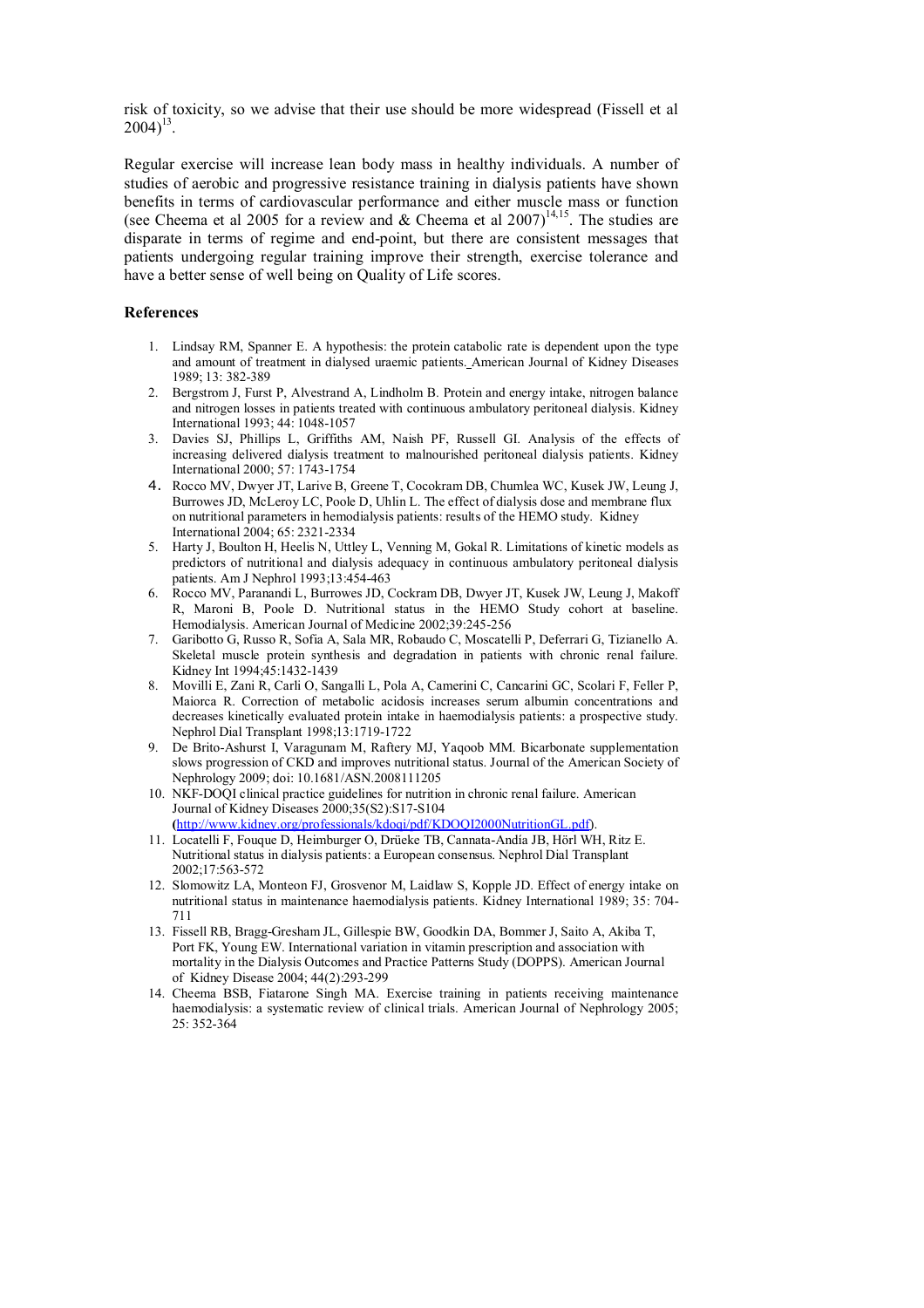15. Cheema B, Abas H, Smith B, O'Sullivan A, Chan M, Patwardhan A, Kelly J, Gillin A, Pang G, Lloyd B, Fiatarone Singh M. Progressive exercise for anabolism in kidney disease (PEAK): a randomised, controlled trial of resistance training during haemodialysis. Jornal of the American Society of Nephrology 2007; 18: 1594-1601

# **3. Treatment of established undernutrition in CKD (Guidelines**   $3.1 - 3.6$

### **Guideline 3.1 – General treatment of established undernutrition**

We recommend assessment by a physician to determine and treat possible underlying causes and by a specialist dietician to individualise dietary advice (1D)

### **Guideline 3.2 – Oral nutritional supplements in established undernutrition**

We recommend the use of oral nutritional supplements if oral intake is below the levels indicated above and food intake cannot be improved following dietetic intervention (1C)

#### **Guideline 3.3 – Enteral nutritional supplements in established undernutrition**

We recommend the use of enteral feeding via NG tube / PEG if nutrient intake suboptimal despite oral supplements (1C)

#### **Guideline 3.4 – Parenteral nutritional supplements in established undernutrition**

We suggest intradialytic parenteral nutrition (IDPN) or intraperitoneal amino acids may be considered for selected cases if tube feeding is declined or clinically inappropriate (2D).

### **Guideline 3.5 – Anabolic agents in established undernutrition**

We recommend that anabolic agents such as androgens, growth hormone or IGF-1. are not indicated in the treatment of undernutrition in adults (1D).

Androgens and growth hormone have demonstrated improvement in serum albumin levels and lean body mass but not mortality and these medications have significant side effects.

#### **Guideline 3.6 – Supplementation of micronutrients in established undernutrition**

While deficiencies of fat soluble vitamins, trace elements and carnitine are prevalent in patients with chronic kidney disease current evidence does not support either preventative or therapeutic supplementation. However emerging evidence may suggest that supplementation of oral vitamin D (either cholecalciferol or ergocalciferol) is beneficial (2C).

#### **Rationale of treatment of established undernutrition in CKD (3.1-3.6)**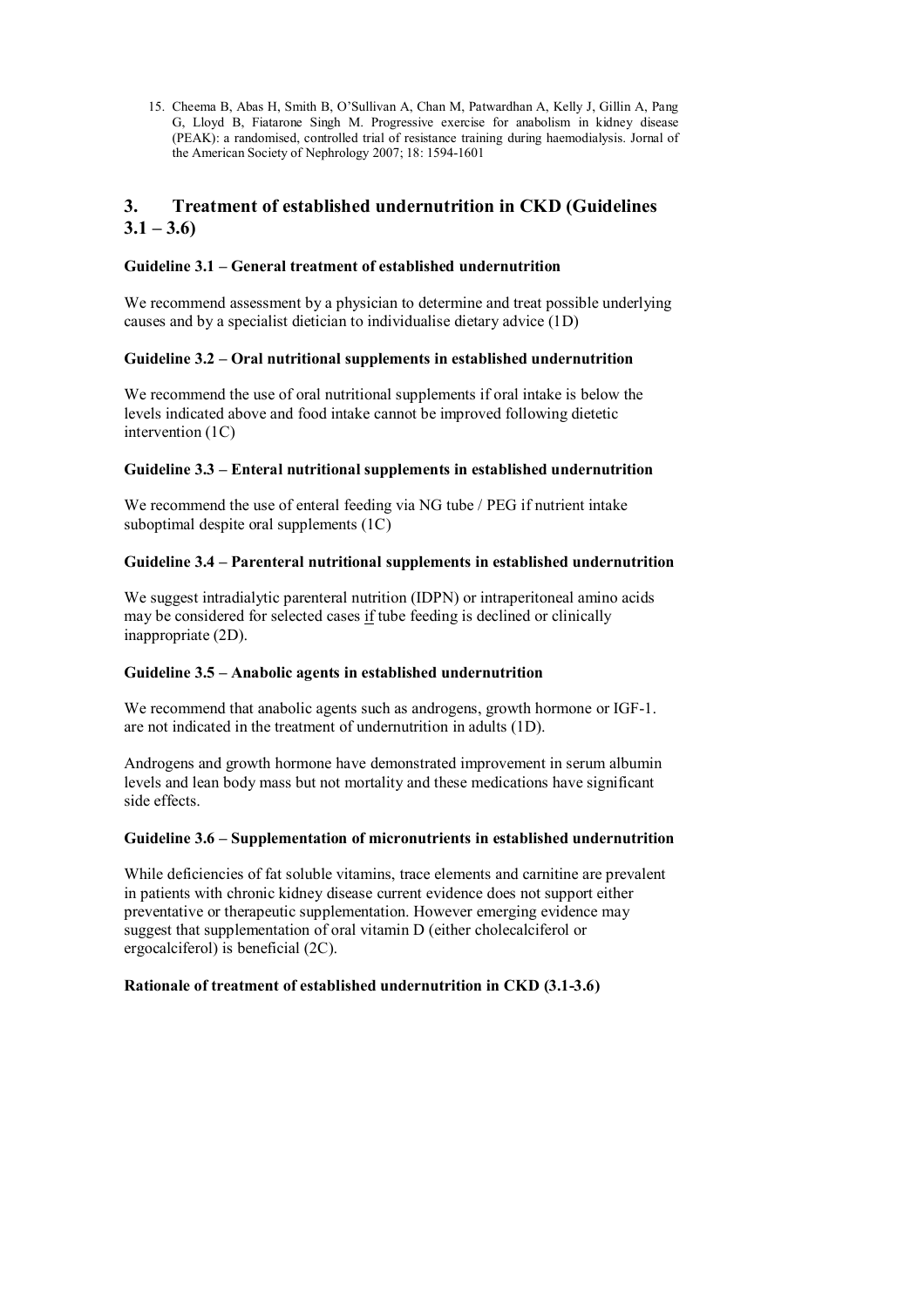There is a paucity of well conducted research examining the management of malnutrition in dialysis patients. Ideally worsening nutrition should be identified early and proactively managed. Correcting established malnutrition is difficult. All reversible factors (including inflammation and occult sepsis) should be identified and corrected. Initiation of dialysis may be required in pre-dialysis patients and dialysis treatment should be optimised. Increased dialysis dose (Ikizler et al 1996), the use of biocompatible membranes (Parker et al 1996;49:551) and provision of ultrapure water (Shiffl et al 2001) are dialysis related factors that have been associated with improved nutritional state<sup>1-3</sup>, although there are no longitudinal studies in overtly malnourished subjects. Serum bicarbonate should be within the recommended range (Stein et al  $1997)^4$ .

Dietary intake should be enhanced with ordinary foods or oral supplements (Steinvinkel  $2005$ <sup>5</sup>. In patients not responding to adequate dialysis and optimisation of oral intake enteral feeding may be required (Stratton et al  $2005$ )<sup>6</sup>, either by nasogastric tube or percutaneous endoscopic gastrostomy. Intradialytic parenteral nutrition (in haemodialysis) (Foulks  $1999$ )<sup>7</sup> and intraperitoneal amino acid supplementation (PD) (Jones et al  $1998$ )<sup>8</sup> can be considered, although evidence of benefit is limited  $(Cano 2007)^9$ . Pharmacological therapies include subcutaneous growth hormone (Johannsson et al 1999), insulin-like growth factor (Fouque et al  $2000$ ) and oral androgens (Barton et al  $2002$ )<sup>10-12</sup>. Again evidence of benefit is limited. All of these interventions are expensive and are associated with potentially serious side effects. Their use should be guided by local protocols with monitoring of nutritional state to demonstrate benefit.

- 1. Ikizler TA, Greene JH, Wingard RL, Parker RA, Hakim RM. Spontaneous dietary protein intake during progression of chronic renal failure. J Am Soc Nephrol 1995;6:1386-1391
- 2. Parker TF 3rd, Wingard RL, Husni L, Ikizler TA, Parker RA, Hakim RM. Effect of the membrane biocompatibility on nutritional parameters in chronic hemodialysis patients. Kidney Int 1996;49:551-556
- 3. Schiffl H, Lang SM, Stratakis D, Fisher R. Effects of ultrapure dialysis fluid on nutritional status and inflammatory markers. Nephrol Dial Transplant 2001;16:1863-1869
- 4. Stein A, Moorhouse J, Iles-Smith H, Baker F, Johnstone J, James G, Troughton, J Bircher G, Walls J. Role of an improvement in acid-base status and nutrition in CAPD patients. Kidney International 1997;52:1089-1095
- 5. Stenvinkel, P (2001) Inflammatory and atherosclerotic interactions in the depleted uremic patient. Blood Purification*,* 19, 1, 53-61
- 6. Stratton RJ, Bircher G, Fouque D, Stenvinkel P, de Mutsert R, Engfer M, Elia M. Multinutrient oral supplements and tube feeding in maintenance dialysis: a systematic review and meta-analysis. Am J Kidney Dis 2005;46:387-405
- 7. Foulks CJ. An evidence-based evaluation of intradialytic parenteral nutrition. Am J Kidney Dis 1999;33:186-192
- 8. Jones M, Hagen T, Boyle CA, Vonesh E, Hamburger R, Charytan C, Sandroni S, Bernard D, Piraino B, Schreiber M, Gehr T, Fein P, Friedlander M, Burkart J, Ross D, Zimmerman S, Swartz R, Knight T, Kraus A, McDonald L, Hartnett M, Weaver M, Martis L, Moran, J. Treatment of malnutrition with 1.1% amino acid peritoneal dialysis solution: results of a multicenter outpatient study. American Journal of Kidney Diseases 1998;32:761-769
- 9. Cano NJ, Fouque D, Roth H *et al*. Intradialytic parenteral nutrition does not improve survival in malnourished hemodialysis pateints: a 2-year multicenter, prospective, randomized study. Journal of the American Society of Nephrology 2007; 18: 2583–2591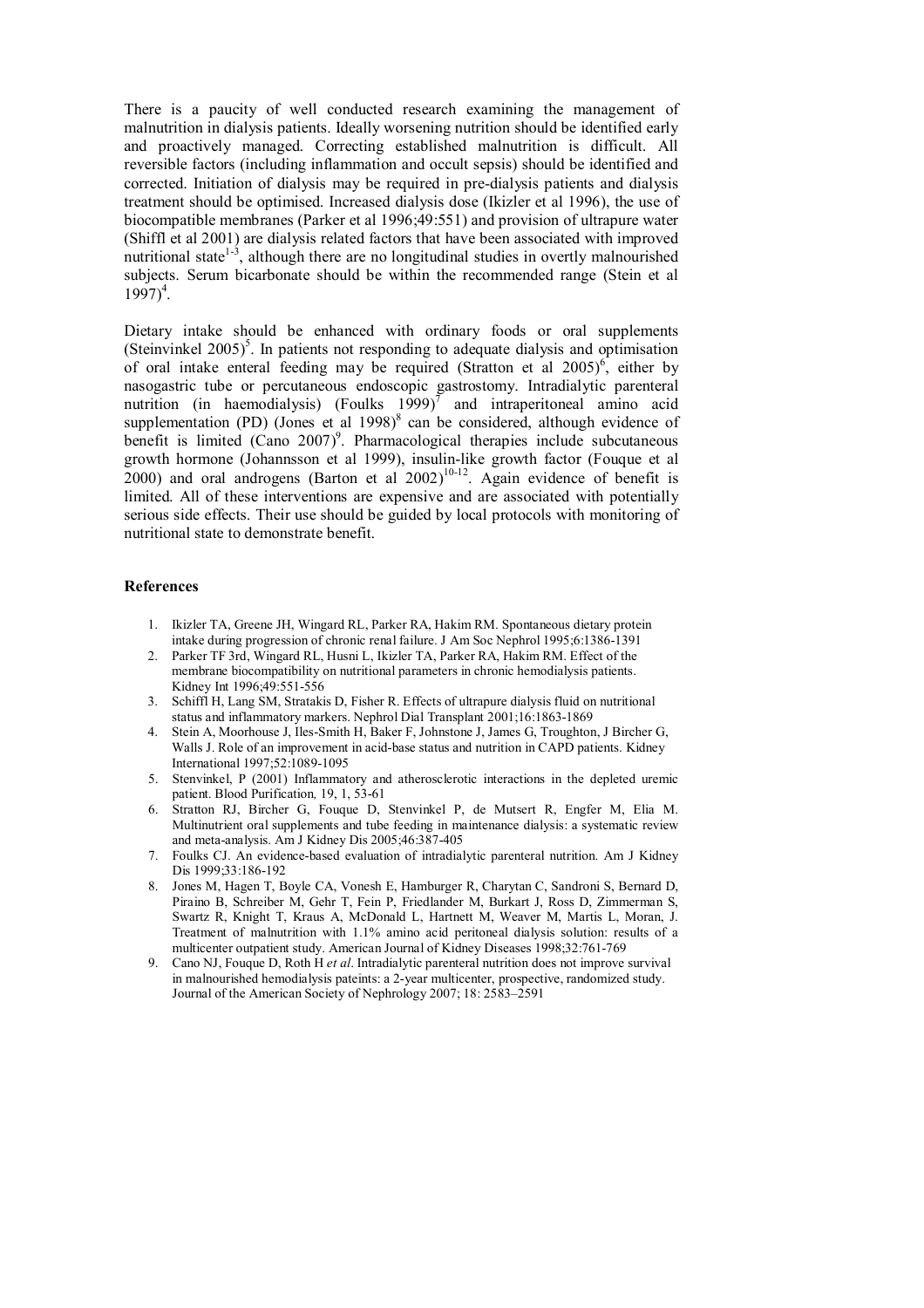- 10. Johannsson G, Bengtsson BA, Ahlmen J. Double-blind, placebo-controlled study of growth hormone treatment in elderly patients undergoing chronic hemodialysis: anabolic effect and functional improvement. Am J Kidney Dis 1999;33:709-717
- 11. Fouque D, Peng SC, Shamir E, Kopple JD. Recombinant human insulin-like growth factor-1 induces an anabolic response in malnourished CAPD patients. Kidney Int 2000;57:646-654
- 12. Barton Pai A, Chretien C, Lau AH. The effects of nandrolone decanoate on nutritional parameters in hemodialysis patients. Clin Nephrol 2002;58:38-46

## **4. Overnutrition in CKD**

#### **Guideline 4.1 – Monitoring overnutrition**

We suggest that obesity in CKD can be assessed by BMI.  $(1C)$ **Deleted:** 2

### **Guideline 4.2 – Monitoring overnutrition**

We suggest that waist and hip circumferences should not be collected routinely in CKD patients at this time. (2C)

#### **Rationale**

This guideline focuses on undernutrition but it is recognised that the population with established renal failure has shown a demographic shift from predominant undernutrition to overnutrition (Kramer  $2006$ ).<sup>1</sup> Obesity is a recognised risk factor for the development of cardiovascular disease, type 2 diabetes mellitus and CKD (Ritz  $2008$ <sup>2</sup> in the general population. The importance of obesity in the established renal failure population is less clear cut. Paradoxically obesity is associated with increased survival in dialysis patients (Leavey 2001).<sup>3</sup> However, most clinicians would still consider obesity as an undesirable trait in established renal failure and stage 3-4 CKD patients. Body mass index (BMI) has long been accepted as the main indicator of obesity. However the validity of BMI has been challenged and waist to hip ratio suggested as a more useful measure. Waist to hip ratio was associated with an increased risk of myocardial infarction and fatal coronary artery disease in patients with CKD (Elsayed 2008).<sup>4</sup> Whereas there are currently no studies indicating a strong relationship between waist to hip ratio and mortality in established renal failure the National Renal Data Set lists BMI, waist circumference and hip circumference as mandatory variables.

- 1. Kramer HJ, Saranathan A, Luke A, et al. Increasing body mass index and obesity in the incident ESRD population. J Am Soc Nephrol 2006;17:1453-1459.
- 2. Ritz E. Obesity and CKD: how to assess risk? Am J Kidney Dis 2008;52:1-6
- 3. Leavey SF, McCullough K, Hecking E et al. Body mass index and mortality in 'healthier' as compared to 'sicker' haemodialysis patients. Results from the dialysis outcomes and practice patterns study (DOPPS). Nephrol Dial Transplant 2001;16:2386-2394
- 4. Elsayed EF, Tighiouart H, Weiner DE, Griffith J, Salem D, Levey AS, Sarnak MJ. Waist-to-Hip Ratio and Body Mass Index as Risk Factors for Cardiovascular Events in CKD. Am J Kidney Dis 2008;52:A45-A46